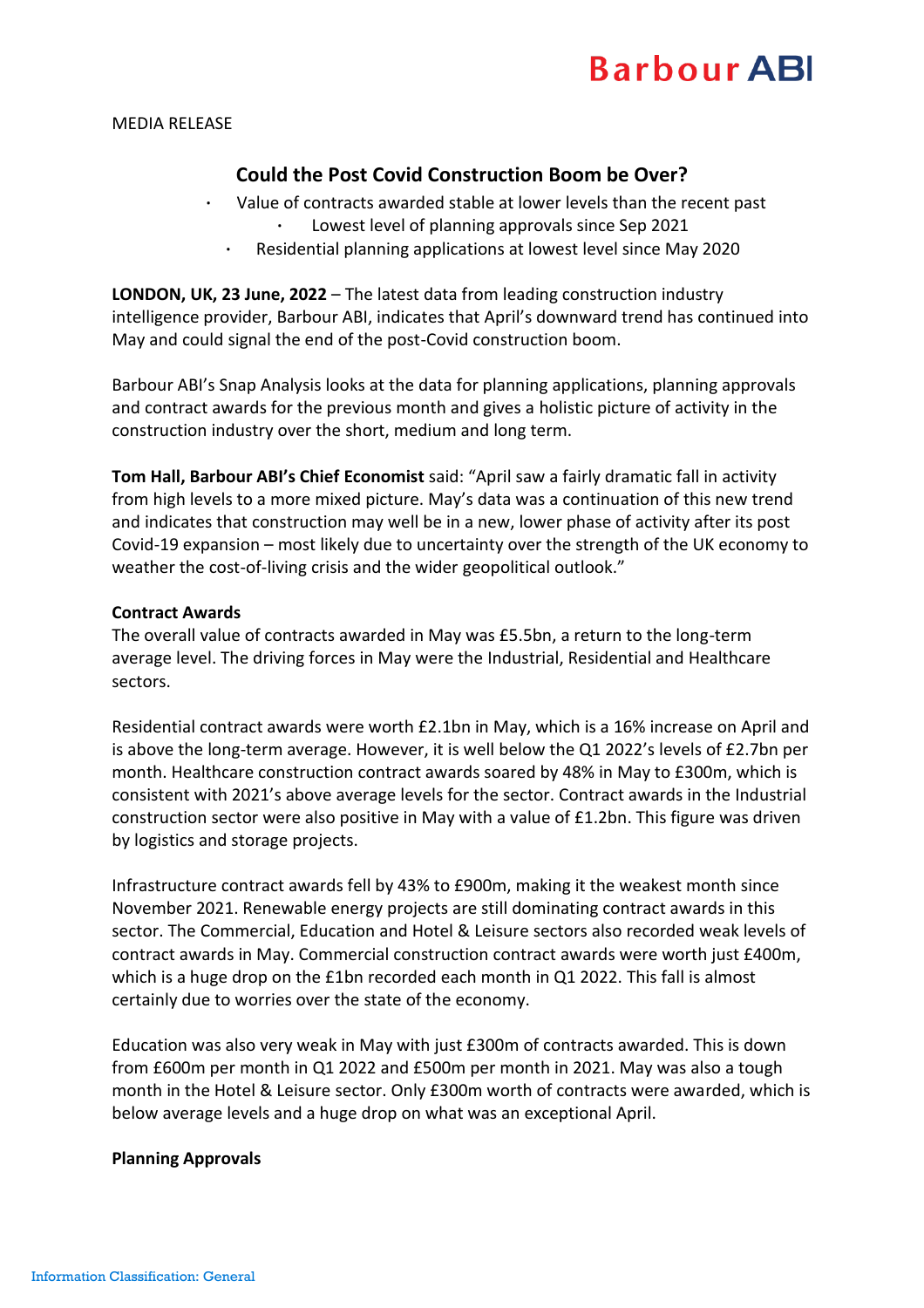### **Barbour ABI**

May was the lowest month since September 2021 for planning approvals, with virtually every sector recording a decrease on April levels. Bucking the trend is the Industrial sector, which had a great month with £1.5bn of projects receiving the go-ahead.

Infrastructure recorded the most dramatic fall at 72% down on April activity. However, with £1.6bn of projects receiving planning approval, May was still above the long-term average. The sector continues to be dominated by renewable energy projects, with the largest one in May being a £645m flexible generation plant in the East of England.

Residential planning projects worth £3.1bn received approval in May. This was a 17% drop on April and the lowest level for 4 months. £400m of planning approvals were received in May in the Commercial sector, a 37% fall from the average level recorded in April. The Hotel & Leisure sector fell by 27% and recorded its weakest month since July 2021. Healthcare was just slightly below average levels at £130m of projects receiving approval in May, but Education experienced another very poor month with just £240m of projects receiving the green light. A monthly average of £400m was recorded in 2021 and Q1 2022.

#### **Planning Applications**

The longer-term outlook indicated by the value of projects submitted for planning approval is looking relatively healthy, with £9.2bn of applications submitted. However, the picture is very mixed across the sectors.

Infrastructure and Healthcare were the big winners in terms of planning applications in May. Battery storage, windfarm and solar energy projects took the level of Infrastructure planning applications lodged in April to £2.8bn. The redevelopment of a hospital in West Sussex is largely responsible for a great month for Healthcare planning applications at a value of £700m.

The Education sector recorded its best month for planning applications in 2022, with applications valued at £400m lodged in April.

The Commercial sector was broadly flat with £700m of planning applications recorded, as the sector continued at slightly below average performance. Following several good months, the Hotel & Leisure sector returned to it's weak underlying trend with just £300m of planning applications lodged in April.

But the big faller in April was the Residential sector with a 34% drop on March levels of planning applications. Although £3.3bn worth of applications were lodged, this is the weakest level since May 2020.

**Hall continued**: "There is no doubt that concerns over the strength of UK economy and the wider geopolitical situation are having a depressive effect on the construction industry, however, the outlook is not all negative. New construction activity is still happening, at broadly long-term average levels instead of the high levels seen over the second half of 2021 and the Q1 of 2022. Generally, activity has flipped back to infrastructure and public sector construction, with commercially sensitive sectors weaker, which is not unexpected." ENDS